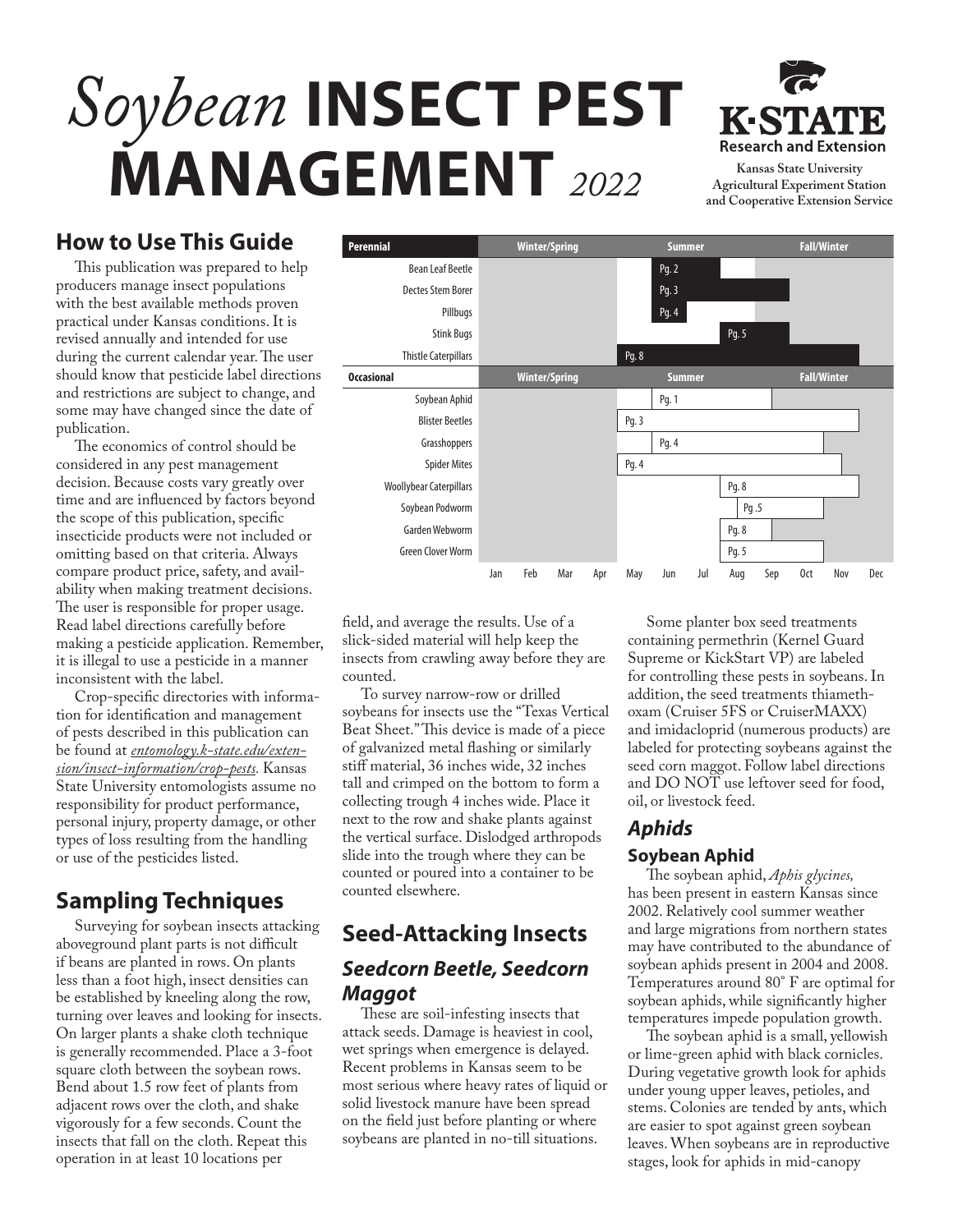leaves and on stems. Other aphid species occasionally land in soybeans, but do not develop large colonies.

Growers in north central and eastern Kansas should watch for this pest but resist the temptation to treat until populations exceed the threshold of 250 aphids per plant from the vegetative stage through early pod fill. This threshold incorporates an approximate 7-day lead-time between scouting and treatment to allow for spray arrangements or weather delays.

A sampling plan is available at *[myfields.](http://myfields.info/method/soybean-aphid) [info/method/soybean-aphid](http://myfields.info/method/soybean-aphid)* for registered users. This tool provides a treatment decision based on the number of infested plants sampled above a threshold. Soybeans in early reproductive stages appear most susceptible to yield loss that takes the form of reduced pod numbers. Aphid populations on maturing plants are typically in decline and producing winged forms that will leave the field. Treating these fields generally is not justified.

Several seed treatments are labeled for early season protection against soybean aphid. In Kansas, the presence of soybean aphids alone does not warrant the use

of seed treatments, but their use may be justified in late-planted or double-cropped soybeans in northeast Kansas in years with high soybean aphid populations.

If significant aphid populations are observed on soybeans in Kansas, contact your local extension office or email *mccornac@ksu.edu* so the infestation can be tracked and studied. Learn more about management of soybean aphids at *[myfields.](http://myfields.info/pests/soybean-aphid) [info/pests/soybean-aphid](http://myfields.info/pests/soybean-aphid).*

#### *Beetles*

#### **Bean Leaf Beetle**

The bean leaf beetle is red to light tan, 1/4-inch long, and found in all parts of the state. The upper back is marked by six black spots near the midline bordered by a narrow black band. Insects react to nearby disturbances by dropping to the ground.

Typically, bean leaf beetles chew oval holes in the foliage, causing damage of little economic consequence. Border rows of emerging soybeans may support populations capable of causing localized economic loss. Treatment in limited areas may be justified in the case of severe cotyledon feeding, threatened destruction of



#### *Bean leaf beetle feeding damage*

the growing point, or populations of seven beetles per row-foot on soybeans with four or fewer nodes and 25 percent defoliation.

Most years, 50 or more beetles per row-foot are required to reduce yields in late season. Treatments may be justified if significant pod-feeding occurs while pods are still developing. This insect is known to transmit bean pod mottle virus disease. Research is ongoing to determine if reducing the treatment threshold would reduce the chance of plants being affected by this disease. Several seed treatments are labeled for early season protection against bean leaf beetle. A seed treatment is not justified solely for control of bean leaf beetle unless there have been recurring problems.

See *Bean Leaf Beetle, [MF2824](http://www.ksre.ksu.edu/bookstore/pubs/MF2824.pdf)* to learn more about this pest.

#### **Soybean Aphid Management Options**

| <b>Insecticide</b>                                                 | Rate                                                                               |
|--------------------------------------------------------------------|------------------------------------------------------------------------------------|
| Acephate (selected formulations of Acephate, Bracket, and Orthene) | (See supplemental labels for formulations and rates.)                              |
| Acetamiprid plus bifenthrin (Justice)                              | 0.0351 to 0.0422 lb. a.i./acre (2.5 to 3.0 fl. oz./acre)                           |
| Afidopyropen (Sefina)                                              | 3.0 fl. oz./acre                                                                   |
| Alpha-cypermethrin (Fastac CS)                                     | 2.8 to 3.8 fl. oz./acre                                                            |
| Beta-cyfluthrin (Baythroid XL)                                     | $0.0155$ to 0.022 lb. a.i./acre $(2.0 \text{ to } 2.8 \text{ ft. oz.})$            |
| Bifenthrin plus imidacloprid (Tempest)                             | 0.06 to 0.095 lb. a.i./acre (3.8 to 6.1 fl. oz./acre)                              |
| Deltamethrin (Decis 1.5)                                           | 0.018 to 0.022 lb. a.i./acre (1.5 to 1.9 fl. oz.)                                  |
| Esfenvalerate (Adjourn)                                            | 2ee label, apply 0.03 to 0.05 lb. a.i./acre (5.8 to 9.6 fl. oz.)                   |
| Flupyradifurone (Sivanto Prime)                                    | 7.0 to 14.0 oz./acre (0.091 to 0.182 lb. a.i.)                                     |
| Gamma-cyhalothrin* (Proaxis, Declare)                              | 0.0075 to 0.0125 lb. a.i./acre (1.92 to 3.20 fl. oz./acre) (See label for Declare) |
| Imidacloprid (Alias 4F, Sherpa)                                    | Check labels                                                                       |
| Imidacloprid plus cyfluthrin (Leverage 2.7)                        | 2.8 fl. oz./acre                                                                   |
| Lambda-cyhalothrin (Warrior with Zeon Technology)                  | $0.015$ to $0.025$ lb. a.i./acre                                                   |
| Lambda-cyhalothrin plus thiamethoxam (Endigo ZC)                   | 3.5 to 4.0 fl. oz./acre                                                            |
| Lambda-cyhalothrin chlorantraniliprole (Besiege)                   | 5.0 to 8.0 fl. oz./acre                                                            |
| Methomyl (Lannate)                                                 | 0.15 to 0.3 lb. a.i./acre (8 to 16 fl. oz./acre)                                   |
| Permethrin (Pounce 3.2 E)                                          | 2ee label (Agrisolutions), 0.1 to 0.2 lb. a.i./acre (4 to 8 fl. oz.)               |
| Zeta-cypermethrin (Mustang Max)                                    | 0.0175 to 0.025 lb. a.i./acre (2.8 to 4.0 fl. oz.)                                 |
| Zeta-cypermethrin plus bifenthrin (Hero)                           | 4.0 to 10.3 fl. oz./acre                                                           |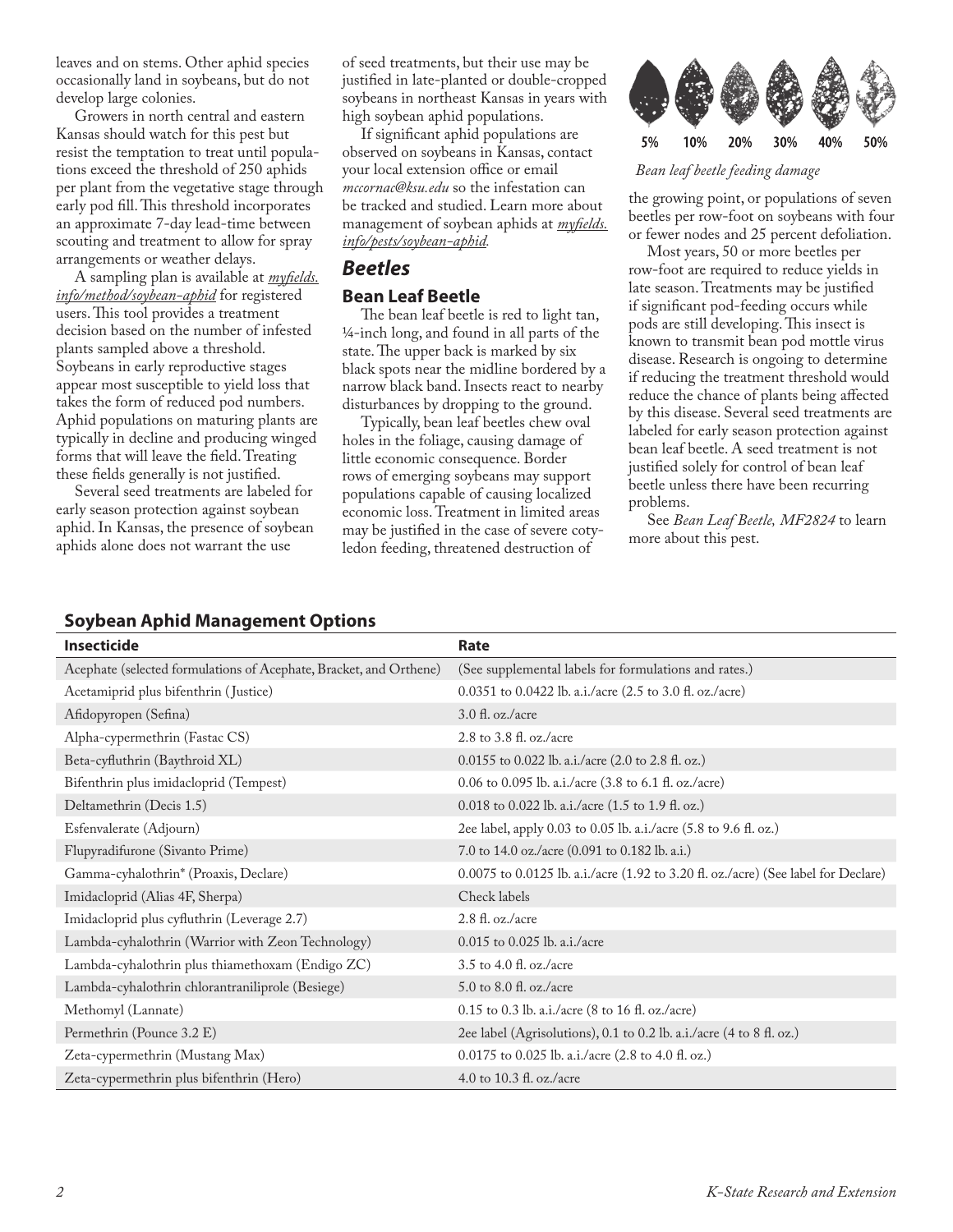#### **Blister Beetles**

Foliage feeding is generally localized, with only large aggregations causing economic problems. Rarely is more than spot treatment required. Soybean plants can withstand up to 35 percent foliage loss during the blooming period. Foliage loss of 20 percent or more may decrease yields when pods are forming and beginning to

fill. After beans are nearly filled, defoliation rarely causes a yield reduction.

#### **Soybean Stem Borer**

The dectes stem borer is a small, grayish longhorned beetle that deposits eggs in soybean petioles. Larvae tunnel down the petiole and into the stem, causing the entire leaf to wilt and die. Dead, wilted and drying leaves above the normal

senescence zone at the bottom of the plant may indicate stem borer infestation. Bored stalks reveal reddish interior discoloration when split.

When plants reach physiological maturity, the larvae tunnel to the base of the main stalk and girdle the stalk internally. Stems weaken as plants dry, which induces lodging.

#### **Bean Leaf Beetle Management Options**

| <b>Insecticide</b>                                                         | <b>Rate</b>                                                                                                       |
|----------------------------------------------------------------------------|-------------------------------------------------------------------------------------------------------------------|
| Acephate (Acephate, Bracket, or Orthene)                                   | (See supplemental labels for formulations and rates.)                                                             |
| Acetamiprid plus bifenthrin (Justice)                                      | 0.0351 to 0.0422 lb. a.i./acre (2.5 to 3.0 fl. oz./acre)                                                          |
| Alpha-cypermethrin (Fastac CS)                                             | 2.8 to 3.8 fl. oz. (0.018 to 0.025 lb. a.i.)/acre                                                                 |
| Alpha-cypermethrin + Afidopyropen (Renestra)                               | $6.8$ fl. oz./acre                                                                                                |
| Beta-cyfluthrin (Baythroid XL)                                             | $0.0125$ to 0.022 lbs. a.i./acre (1.6 to 2.8 fl. oz.)                                                             |
| Bifenthrin plus imidacloprid (Brigadier)                                   | 5.1 to 6.1 fl. oz./acre                                                                                           |
| Carbaryl (Sevin 80S)                                                       | $\frac{5}{8}$ to $1\frac{1}{4}$ lb./acre                                                                          |
| Cyfluthrin (Tombstone)                                                     | Growth stage VC-V2: 0.8 to 1.6 fl. oz. or 0.013 to 0.025 lb./acre<br>After V2: 1.6 to 2.8 fl. oz./acre, see label |
| Deltamethrin (Decis 1.5EC)                                                 | 0.018 to 0.022 lb. a.i./acre $(1.5 \text{ to } 1.9 \text{ ft. oz.})$                                              |
| Dimethoate (Check labels. Bean leaf beetles are not listed on all labels). | $0.5$ lb. a.i./acre                                                                                               |
| Esfenvalerate (Asana XL 0.66)                                              | 0.03 to 0.05 lb. a.i./acre (5.8 to 9.6 fl. oz.)                                                                   |
| Gamma-cyhalothrin (Proaxis, Declare)                                       | 0.0075 to 0.0125 lb. a.i./acre (1.92 to 3.20 fl. oz.) (See label for Declare)                                     |
| Imidacloprid (Alias 4F, Sherpa)                                            | Check labels                                                                                                      |
| Imidacloprid plus cyfluthrin (Leverage)                                    | $2.8$ fl. oz./acre                                                                                                |
| Lambda-cyhalothrin (numerous products)                                     | $0.015$ to $0.025$ lb. a.i./acre                                                                                  |
| Lambda-cyhalothrin chlorantraniliprole (Besiege)                           | $5.0$ to $8.0$ fl. oz./acre                                                                                       |
| Lambda-cyhalothrin plus thiamethoxam (Endigo ZC)                           | 4.0 to 4.5 fl. oz./acre                                                                                           |
| Permethrin (Pounce 25 WP)                                                  | $0.05$ to $0.10$ lb. a.i./acre                                                                                    |
| Thiodicarb (Larvin EC)                                                     | 0.45 to 0.75 lb. a.i./acre                                                                                        |
| Zeta-cypermethrin (Mustang MAXX, etc.)                                     | 0.0175 to 0.025 lb. a.i./acre (2.8 to 4.0 fl. oz.)                                                                |
| Zeta-cypermethrin plus bifenthrin (Hero)                                   | 0.025 to 0.06 lb. a.i./acre or 2.6 to 6.1 fl. oz./acre                                                            |

#### **Blister Beetle Management Options**

| <b>Insecticide</b>                               | Rate                                                                           |
|--------------------------------------------------|--------------------------------------------------------------------------------|
| Alpha-cypermethrin + afidopyropen (Renestra)     | $6.8 \text{ fl oz./acre}$                                                      |
| Beta-cyfluthrin (Baythroid XL)                   | $0.0125$ to $0.022$ lb. a.i./acre $(1.6$ to $2.8$ fl. oz.)                     |
| Carbaryl (Sevin)                                 | $0.5$ to 1 lb. a.i./acre                                                       |
| Cyfluthrin (Tombstone)                           | $0.025$ to 0.044 lb. a.i./acre (1.6 to 2.8 fl. oz./acre)                       |
| Gamma-cyhalothrin (Proaxis, Declare)             | $0.0125$ to 0.015 lb. a.i./acre (3.20 to 3.84 fl. oz.) (See label for Declare) |
| Lambda-cyhalothrin (numerous products)           | $0.025$ to $0.030$ lb. a.i./acre                                               |
| Lambda-cyhalothrin chlorantraniliprole (Besiege) | 8.0 to 10.0 fl. oz./acre                                                       |
| Lambda-cyhalothrin plus thiamethoxam (Endigo ZC) | 4.0 to 4.5 fl. oz./acre                                                        |
| Zeta-cypermethrin (Mustang MAXX, etc.)           | $0.0175$ to 0.025 lb. a.i./acre (2.8 to 4.0 fl. oz.)                           |
| Zeta-cypermethrin plus bifenthrin (Hero)         | 4.0 to 10.3 fl. oz./acre                                                       |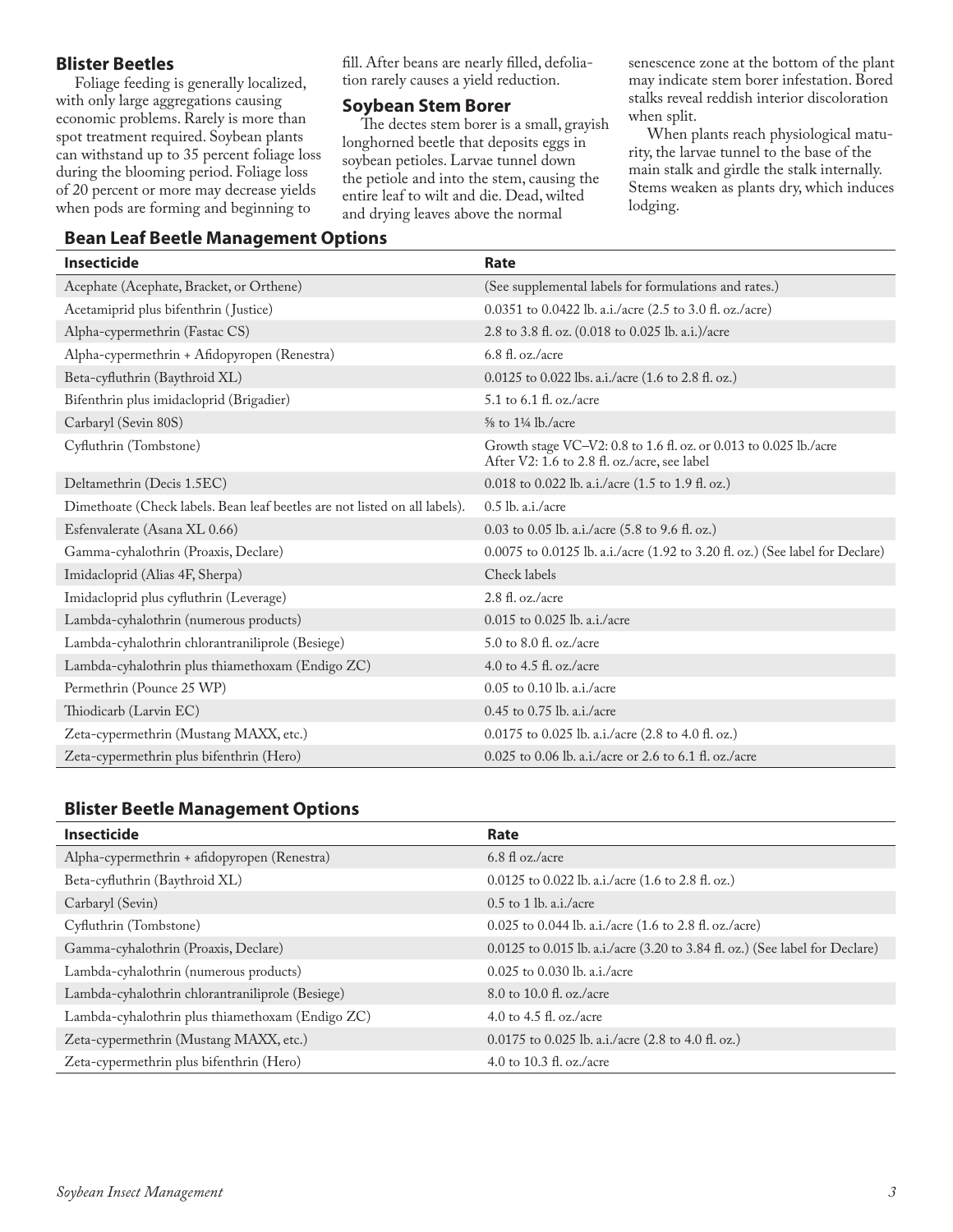Larvae overwinter in stem bases, plugging the hollowed section near the girdling point so the base appears solid. The larvae are cannibalistic. By late in the year, only one remains within each infested plant. Windy conditions cause girdled plants to lodge, leading to significant harvesting problems and yield losses. Serious damage has been common in south central and north central Kansas, and is increasing in western Kansas. No resistant varieties are currently available for this pest. Adult beetles emerge late June to early July and remain active for up to two months. Control with foliar insecticides is not feasible. Timely harvest is the best way to avert losses.

Fields can be sampled before maturity for the presence of stem borer tunneling and live larvae by carefully splitting stems from several locations throughout the field. Fields with high percentages of infested stems should be harvested as soon as possible to avoid girdling and lodging. Recent research has revealed that the onset of girdling is associated with stalk desiccation, so timely harvest is especially

important under conditions of low soil moisture. See *Dectes Stem Borer (*MF2581)*.*

#### *Miscellaneous Pests*

#### **Grasshoppers**

Grasshopper damage may occur from June through September. Initially, hoppers accumulate on vegetation bordering the field. If a significant population exists, nearby noncrop areas should be treated with an insecticide labeled for this purpose before migration starts. Nymphs are easier to control than adults. Observe precautions if soybean foliage is treated directly.

#### **Spider Mites**

Significant infestations of spider mites, particularly in dry years, can cause leaves to turn yellow, then gray-green, and finally bronze. Leaves prematurely drop from plants. Treatment decisions are not easy because drought stress can exacerbate mite damage and impede plant recovery. Plants losing more than 50 percent of their foliage during bloom and pod set may warrant treatment if significant pod or seed filling remains and leaves have not

yellowed. The use of drop nozzles may enhance control by improving coverage of the undersides of leaves. Complete control is difficult to achieve. Mite problems typically develop near gravel roads (where road dust coats leaf surfaces), or downwind of newly swathed alfalfa fields or mowed roadside right-of-ways, which can serve as emigrating sources of mites.

#### **Pillbugs**

Pillbugs are crustaceans and have become serious early-season problems in no-till fields, especially in south central Kansas. They must have a moist environment, which no-till often creates, and thus has allowed pillbug populations to greatly increase in some areas. Pillbugs usually feed on dead and decaying organic matter, but seem to relish feeding on young succulent soybean seedlings. Pillbugs are relatively easy to control except in no-till situations since they are under the residue and thus protected from any contact insecticide which may be applied as a foliar rescue treatment. They also have to bite the plant to get the toxin from a seed treatment, and this often kills the plant

| <b>Insecticide</b>                                 | Rate                                                                                                       | <b>Special Instructions</b>                                                                                                                                                                                                                                                                                                                                                    |
|----------------------------------------------------|------------------------------------------------------------------------------------------------------------|--------------------------------------------------------------------------------------------------------------------------------------------------------------------------------------------------------------------------------------------------------------------------------------------------------------------------------------------------------------------------------|
| Acephate (Bracket 90<br>Orthene 75S)               | Bracket 90, 0.28 lb./acre<br>$(4 \text{ oz.})$ ; Orthene 75S,<br>$\frac{1}{3}$ lb./acre                    | Apply in 10 to 20 gallons by ground, or in 1 to 5 gallons by air. Use as a treatment on ditch<br>banks, roadsides, and field borders. Do not feed or graze treated forage.                                                                                                                                                                                                     |
| Alpha-cypermethrin<br>+ apidopyropen<br>(Renestra) | $6.8$ fl. oz./acre                                                                                         | Do not make applications less than 7 days apart. Do not feed or graze soybean hay or forage.<br>Do not apply more than 13.7 fl. oz. of Renestra per calendar year. REI is 12 hours. PHI is<br>21 days.                                                                                                                                                                         |
| Beta-cyfluthrin<br>(Baythroid XL)                  | 2.6 to 2.8 fl. oz./acre                                                                                    | Labeled for use in pastures, rangeland, grass for hay, and grass grown for seed. PHI is 0 days.                                                                                                                                                                                                                                                                                |
| Chlorantraniliprole<br>(Prevathon)                 | 8 to 20 fl. oz./acre                                                                                       | For grasshoppers add methylated seed oil (MSO) at 1% v/v. Apply when grasshoppers are<br>mostly 2nd to 3rd instar. Once grasshoppers ingest treated foliage, there will be rapid feed-<br>ing cessation, though full mortality may take a week or more. Do not make more than two<br>sequential applications before rotating to a registered insecticide with a different MOA. |
| Diflubenzuron<br>(Dimilin 2L)                      | $2 \text{ fl. oz.}/\text{acre}$                                                                            | Apply to manage grasshoppers in breeding areas before they move into crop land. Treat early<br>instars (majority in the second to third nymphal stages). For use on field border, fence rows,<br>roadsides, farmsteads, ditchbanks, wasteland, and CRP land. REI is 12 hours.                                                                                                  |
| Esfenvalerate<br>(Asana XL)                        | $0.015$ to 0.03 lb. a.i./acre<br>$(2.9 \text{ to } 5.8 \text{ fl. oz./acre of})$<br>Asana XL)              | This label is for noncrop use on land adjacent to tilled area to control migrating insects.<br>Repeat as needed, but do not exceed 0.5 lb. a.i./acre per year. Do not feed the treated vegeta-<br>tion. Do not spray ditch banks or areas adjacent to water.                                                                                                                   |
| Gamma-cyhalothrin<br>(Proaxis, Declare)            | 0.0075 to 0.015 lb. a.i./acre<br>$(1.92 \text{ to } 3.84 \text{ fl. oz./acre})$<br>(See label for Declare) | Spray non-cropland adjacent to agricultural areas to control migratory insects that may<br>threaten crops. Use highest labeled rates for dense/tall foliage, high insect populations and/or<br>larger insects. Do not graze livestock in treated area. REI is 24 hours                                                                                                         |
| Indoxacarb<br>(Steward EC)                         | 0.045 to 0.11 lbs. ai.<br>$(4.6 \text{ to } 11.3 \text{ oz./acre})$                                        | Pest feeding ceases shortly after ingestion of treated foliage, though mortality may take a<br>few days. Apply no more than 45 fl. oz. per year or four applications per crop.                                                                                                                                                                                                 |
| Lambda-cyhalothrin<br>(Grizzly Z)                  | 0.02 to 0.03 lb. a.i./acre or<br>2.56 to 3.84 fl. oz./acre                                                 | Spray non-cropland adjacent to agricultural areas to control migratory insects that may<br>threaten crops. Use highest labeled rates for dense/tall foliage, high insect populations and/or<br>larger insects. Do not graze livestock in treated area. REI is 24 hours.                                                                                                        |
| Zeta-cypermethrin<br>(Mustang Maxx)                | 0.0175 to 0.025 lb. a.i./acre<br>$(2.8 \text{ to } 4.0 \text{ fl. oz./acre})$                              | Labeled for use on grass forage, fodder, pasture, and rangeland with a 12 hour REI and<br>a 0-day harvest restriction on forage. Thus, this material may be used to treat these areas<br>when grasshoppers are threatening to move from these areas into neighboring crop fields.                                                                                              |

#### **Grasshopper Management Options**

**Noncrop Area Treatments**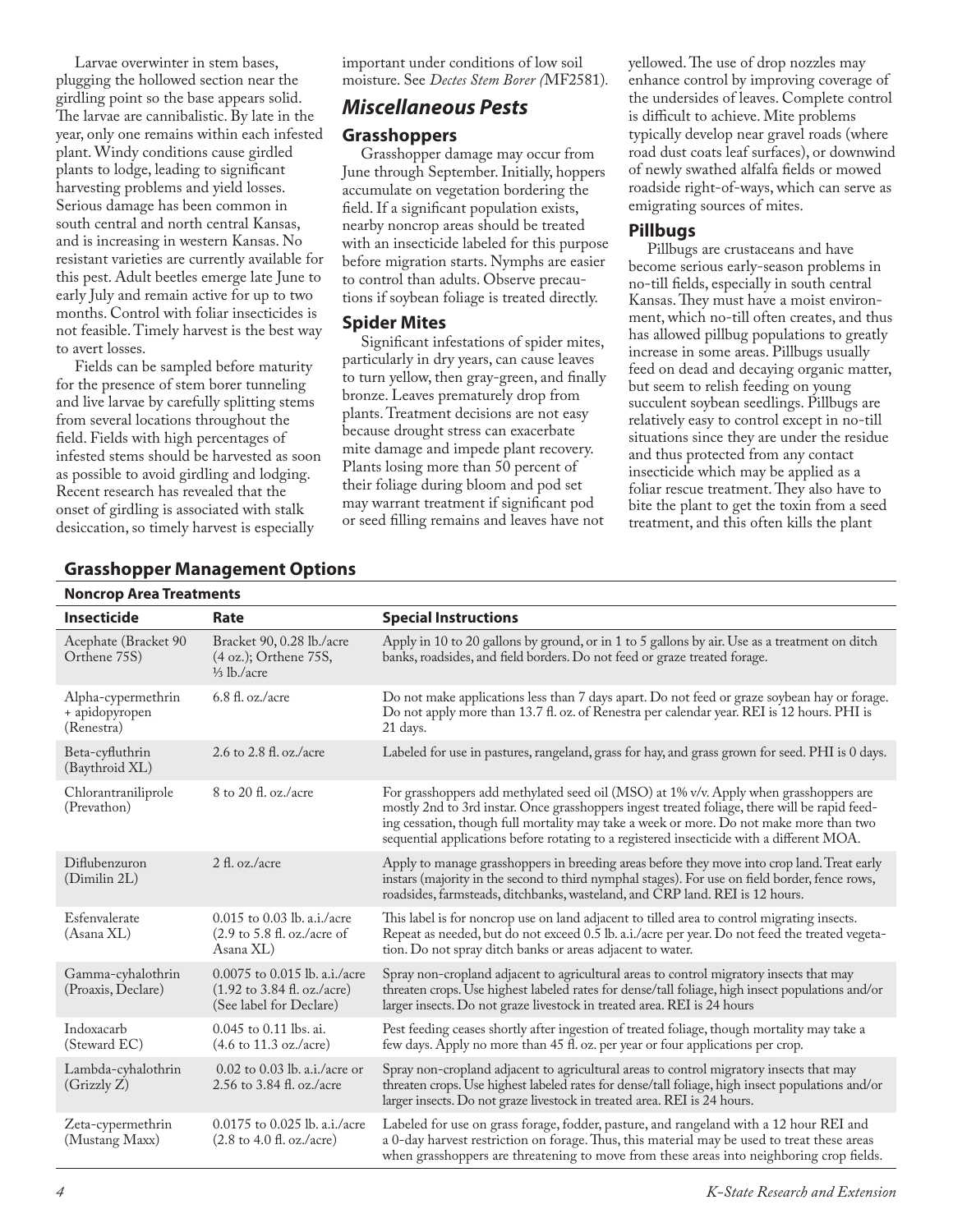even though it also kills the pillbug. Early or late planting seems to be the best (only) option for no-tillers in pillbug infested areas. See *Pillbugs* (MF2855).

#### **Stink Bugs**

Stink bugs are usually only damaging in south-central, central and southeast Kansas. Shrunken and deformed seeds can result from pod feeding. Controls should be applied when 10 bugs per 30 feet of row are found. More information on this pest is available in the publication See

*Stink Bugs* (MF2891). Localized infestations can be spot treated.

#### *Worms*

#### **Soybean Podworm (Corn Earworm)**

Soybean podworm damage to soybeans occurs from August through September. Significant damage may occur when larvae feed on pods consuming the developing seeds. Fields should be scouted for small larvae beginning at bloom. Control

measures should be implemented when an average of one small worm per foot of row is detected.

#### **Green Cloverworm**

Green cloverworm larvae are light green with three pairs of stripes running the length of the body. There are three pairs of 'true' legs behind the head separated by three legless segments from three fleshy 'prolegs' near the middle of the body, with another pair of prolegs on the terminal segment. Larvae wiggle

#### **Spider Mite Management Options**

| Insecticide                                      | Rate                                                                                          |
|--------------------------------------------------|-----------------------------------------------------------------------------------------------|
| Abamectin (Agri-Mek SC)                          | 1.75 to 2.5 fl. oz./acre (low to moderate infestations), 3.5 fl. oz./acre (high infestations) |
| Dimethoate (Dimethoate 2.67EC)                   | 11/ <sub>2</sub> to 11/ <sub>2</sub> pints (0.4 to 0.5 lb. a.i.)/acre                         |
| Etoxazole (Zeal SC)                              | 2 to 6 oz./acre                                                                               |
| Lambda-cyhalothrin chlorantraniliprole (Besiege) | $10.0 \text{ fl. oz.}/\text{acre}$                                                            |
| Zeta-cypermethrin plus bifenthrin (Hero)         | $10.3 \text{ fl. oz.}/\text{acre}$                                                            |
|                                                  |                                                                                               |

#### **Grasshopper Management Options**

| <b>Field Sprays</b>                              |                                                                                                                                                                                                                                                 |
|--------------------------------------------------|-------------------------------------------------------------------------------------------------------------------------------------------------------------------------------------------------------------------------------------------------|
| <b>Insecticide</b>                               | Rate                                                                                                                                                                                                                                            |
| Acephate (Acephate, Bracket, or Orthene)         | See supplemental labels for formulations and rates.                                                                                                                                                                                             |
| Alpha-cypermethrin (Fastac CS)                   | 0.020 to 0.025 lb. a.i./acre (3.2 to 3.8 fl. oz./acre)                                                                                                                                                                                          |
| Beta-cyfluthrin (Baythroid XL)                   | 0.0155 to 0.022 lb. a.i./acre (2.0 to 2.8 fl. oz.)                                                                                                                                                                                              |
| Bifenthrin plus imidacloprid (Tempest)           | 0.06 to 0.095 lb. a.i./acre (3.8 to 6.1 fl. oz./acre)                                                                                                                                                                                           |
| Carbaryl (Sevin)                                 | $0.5$ to 1.5 lb. a.i./acre                                                                                                                                                                                                                      |
| Chlorantraniliprole (Prevathon)                  | 8.0 to 20.0 fl. oz./acre                                                                                                                                                                                                                        |
| Cyfluthrin (Tombstone)                           | 0.031 to 0.044 lb. a.i./acre (2.0 to 2.8 fl. oz./acre)                                                                                                                                                                                          |
| Deltamethrin (Delta Gold)                        | 0.018 to 0.022 lb. a.i./acre (1.5 to 1.9 fl. oz.)                                                                                                                                                                                               |
| Diflubenzuron (Dimilin 2L)                       | 0.03125 lb. a.i./acre (2 fl. oz./acre)<br>Treat when the majority of the infesting grasshoppers have reached the 2nd to 3rd<br>nymphal stage. Treatment is not effective in controlling grasshoppers once they have<br>reached the adult stage. |
| Dimethoate (Dimethoate or Dimate)                | $0.5$ lb. a.i./acre                                                                                                                                                                                                                             |
| Esfenvalerate (Asana XL 0.66)                    | 0.03 to 0.05 lb. a.i./acre (5.8 to 9.6 fl. oz.)                                                                                                                                                                                                 |
| Gamma-cyhalothrin (Proaxis, Declare)             | 0.0125 to 0.015 lb. a.i./acre (3.20 to 3.84 fl. oz.) (See label for Declare)                                                                                                                                                                    |
| Imidacloprid plus cyfluthrin (Leverage)          | $2.8$ fl. oz./acre                                                                                                                                                                                                                              |
| Indoxacarb (Steward EC)                          | 0.045 to 0.11 lb. ai. (4.6 to 11.3 oz./acre)                                                                                                                                                                                                    |
| Lambda-cyhalothrin (numerous products)           | $0.025$ to $0.03$ lb. a.i./acre                                                                                                                                                                                                                 |
| Lambda-cyhalothrin chlorantraniliprole (Besiege) | 8.0 to 10.0 fl. oz./acre                                                                                                                                                                                                                        |
| Lambda-cyhalothrin plus thiamethoxam (Endigo ZC) | 4.0 to 4.5 fl. oz./acre                                                                                                                                                                                                                         |
| Zeta-cypermethrin (Mustang MAXX, etc.)           | 0.0175 to 0.025 lb. a.i./acre (2.8 to 4.0 fl. oz.)                                                                                                                                                                                              |
| Zeta-cypermethrin plus bifenthrin (Hero)         | 2.6 to 6.1 fl. oz. product/acre                                                                                                                                                                                                                 |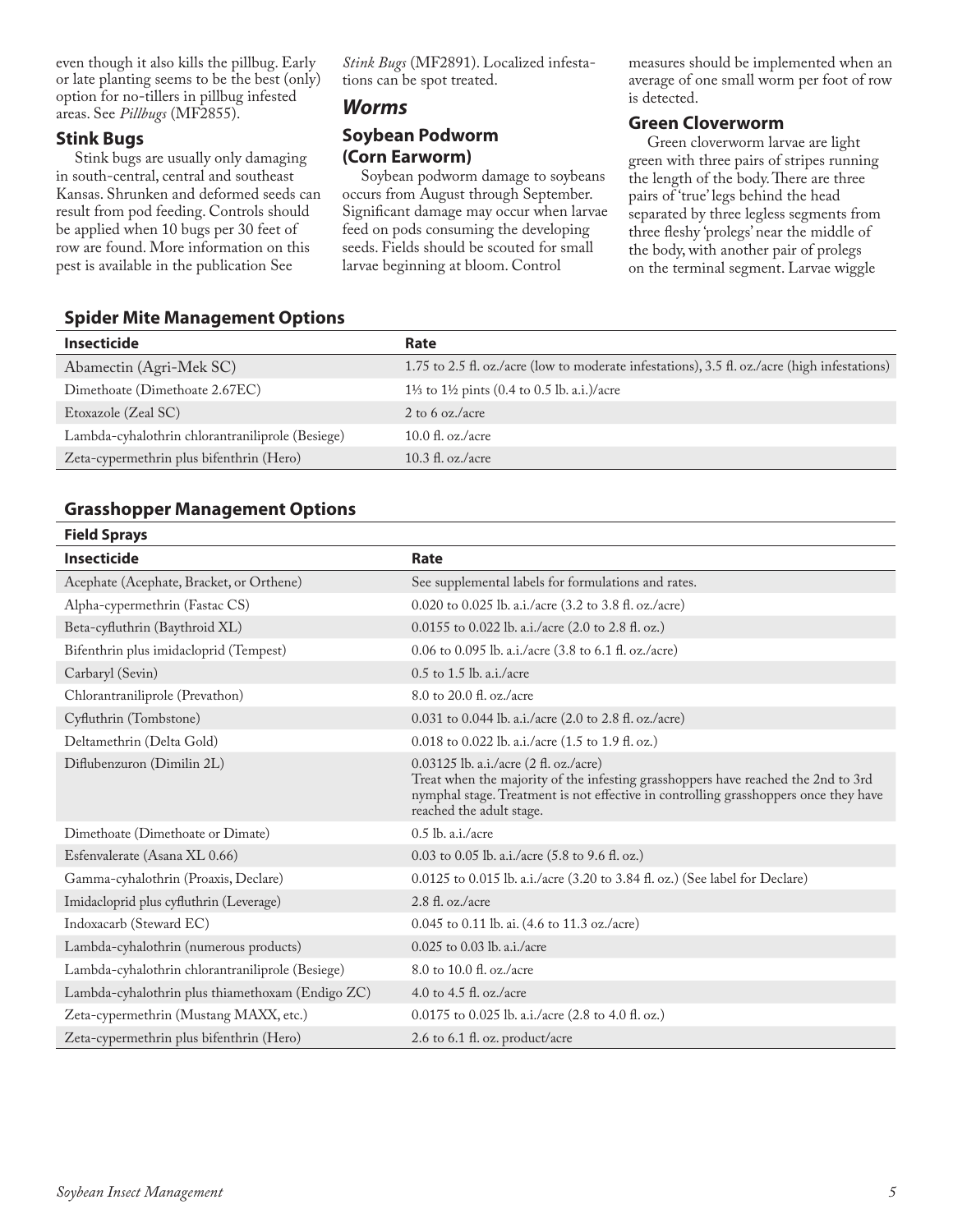### **Stink Bug Management Options**

| <b>Insecticide</b>                               | Rate                                                                         |
|--------------------------------------------------|------------------------------------------------------------------------------|
| Acephate (Acephate, Bracket, or Orthene)         | (See supplemental labels for formulations and rates.)                        |
| Acetamiprid plus bifenthrin (Justice)            | 0.07 lb. a.i./acre (5.0 fl. oz./acre)                                        |
| Alpha-cypermethrin (Fastac CS)                   | 3.2 to 3.8 fl. oz./acre                                                      |
| Alpha-cypermethrin + afidopyropen (Renestra)     | $6.8$ fl. oz./acre                                                           |
| Beta-cyfluthrin (Baythroid XL)                   | 0.0125 to 0.022 lb. a.i./acre (1.6 to 2.8 fl. oz.)                           |
| Bifenthrin plus imidacloprid (Swagger)           | 7.6 to 12.2 fl. oz./acre                                                     |
| Carbaryl (Sevin 80S)                             | $1\frac{1}{4}$ to $1\frac{1}{8}$ lb./acre                                    |
| Cyfluthrin (Tombstone)                           | 0.025 to 0.044 lb. a.i./acre (1.6 to 2.8 fl. oz.)                            |
| Deltamethrin (Decis 1.5EC)                       | 0.018 to 0.022 lb. a.i./acre (1.5 to 1.9 fl. oz.)                            |
| Esfenvalerate (Asana XL 0.66)                    | 0.03 to 0.05 lb. a.i./acre $(5.8 \text{ to } 9.6 \text{ ft. oz.})$           |
| Gamma-cyhalothrin (Proaxis, Declare)             | 0.0125 to 0.015 lb. a.i./acre (3.20 to 3.84 fl. oz.) (See label for Declare) |
| Imidacloprid plus cyfluthrin (Leverage)          | $2.8$ fl. oz./acre                                                           |
| Lambda-cyhalothrin (numerous products)           | $0.025$ to $0.030$ lb. a.i./acre                                             |
| Lambda-cyhalothrin chlorantraniliprole (Besiege) | 8.0 to 10.0 fl. oz./acre                                                     |
| Lambda-cyhalothrin plus thiamethoxam (Endigo ZC) | 4.0 to 4.5 fl. oz./acre                                                      |
| Zeta-cypermethrin plus bifenthrin (Hero)         | 4.0 to 10.3 fl. oz./acre                                                     |

#### **Corn Earworm Management Options**

| <b>Insecticide</b>                                | Rate                                                                          |
|---------------------------------------------------|-------------------------------------------------------------------------------|
| Acetamiprid plus bifenthrin (Justice)             | 0.0351 to 0.0422 lb. a.i./acre (2.5 to 3.0 fl. oz./acre)                      |
| Alpha-cypermethrin (Fastac CS)                    | 2.8 to 3.8 fl. oz./acre                                                       |
| Alpha-cypermethrin + afidopyropen (Renestra)      | $6.8$ fl. oz./acre                                                            |
| Beta-cyfluthrin (Baythroid XL)                    | 0.013 to 0.022 lb. a.i./acre (1.6 to 2.8 fl. oz.)                             |
| Bifenthrin plus imidacloprid (Tempest)            | 0.08 to 0.095 lb. a.i./acre (5.1 to 6.1 fl. oz./acre)                         |
| Carbaryl 4L (Sevin)                               | $\frac{1}{2}$ to $1\frac{1}{2}$ quarts/acre                                   |
| Chlorantraniliprole (Prevathon)                   | 14.0 to 20.0 fl. oz./acre                                                     |
| Cyfluthrin (Tombstone)                            | 0.025 to 0.044 lb. a.i./acre (1.6 to 2.8 fl. oz./acre)                        |
| Deltamethrin (Delta Gold)                         | 0.012 to 0.018 lb. a.i./acre (1 to 1.5 fl. oz.)                               |
| Esfenvalerate (Asana XL 0.66)                     | 0.03 to 0.05 lb. a.i./acre (5.8 to 9.5 fl. oz.)                               |
| Gamma-cyhalothrin (Proaxis, Declare)              | 0.0075 to 0.0125 lb. a.i./acre (1.92 to 3.20 fl. oz.) (See label for Declare) |
| Imidacloprid plus cyfluthrin (Leverage)           | $2.8$ fl. oz./acre                                                            |
| Indoxacarb (Steward 1.25 SC)                      | 0.045 to 0.11 lb. a.i./acre (4.6 to 11.3 fl. oz./acre)                        |
| Lambda-cyhalothrin (Warrior with Zeon Technology) | 0.015 to 0.025 lb. a.i./acre                                                  |
| Lambda-cyhalothrin chlorantraniliprole (Besiege)  | 5.0 to 8.0 fl. oz./acre                                                       |
| Lambda-cyhalothrin plus thiamethoxam (Endigo ZC)  | 3.5 to 4.0 fl. oz./acre                                                       |
| Methomyl (Lannate LV)                             | 0.12 to 0.45 lb. a.i./acre when worms are up to $\frac{1}{2}$ inch long.      |
| Permethrin (Pounce 25 WP)                         | 6.4 to 12.8 oz. (0.1 to 0.2 lb. a.i./acre                                     |
| Spinosad (Blackhawk)                              | 0.038 to 0.050 lb. a.i./acre (1.7 to 2.2 oz./acre)                            |
| Zeta-cypermethrin (Mustang MAXX, etc.)            | 0.0175 to 0.025 lb. a.i./acre (2.8 to 4.0 fl. oz.)                            |
| Zeta-cypermethrin plus bifenthrin (Hero)          | 4.0 to 10.3 fl. oz./acre                                                      |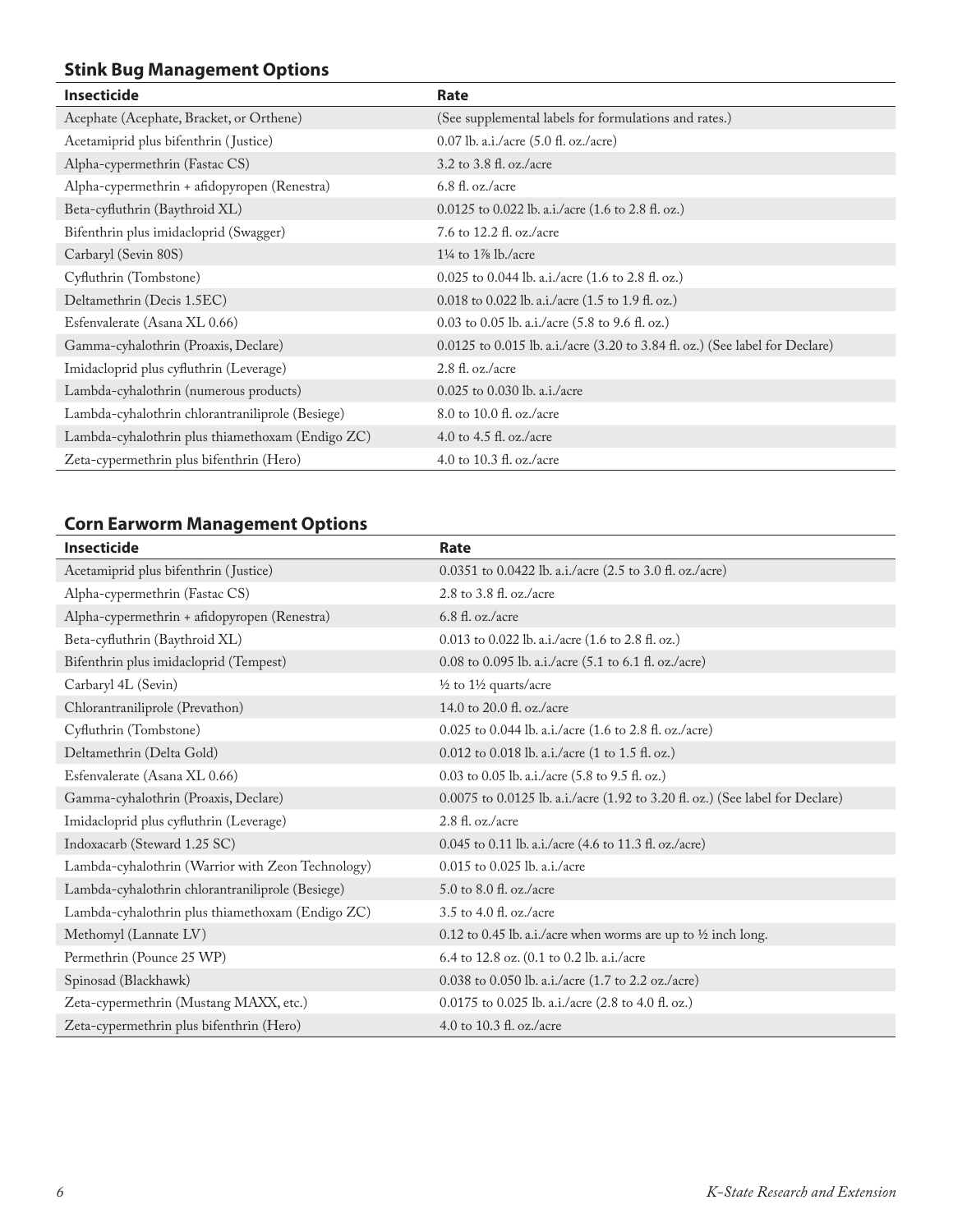#### **Green Cloverworm Management Options**

| <b>Insecticide</b>                                                   | Rate                                                                                                                                                                                                             |
|----------------------------------------------------------------------|------------------------------------------------------------------------------------------------------------------------------------------------------------------------------------------------------------------|
| Acephate (Acephate, Bracket, or Orthene)                             | (See supplemental labels for formulations and rates.)                                                                                                                                                            |
| Alpha-cypermethrin (Fastac CS)                                       | 2.8 to 3.8 fl. oz./acre                                                                                                                                                                                          |
| Alpha-cypermethrin + afidopyropen (Renestra)                         | 6.8 fl oz./acre                                                                                                                                                                                                  |
| Bacillus thuringiensis (Biobit, Deliver, Dipel, Lepinox and Xentari) | Check labels: Rates vary by product and formulation.                                                                                                                                                             |
| Beta-cyfluthrin (Baythroid XL)                                       | $0.0065$ to $0.0125$ lb. a.i./acre (0.8 to 1.6 fl. oz.)                                                                                                                                                          |
| Bifenthrin plus imidacloprid (Tempest)                               | 0.08 to 0.095 lb. a.i./acre (5.1 to 6.1 fl. oz./acre)                                                                                                                                                            |
| Carbaryl (Sevin)                                                     | $0.5$ to 1 lb. a.i./acre                                                                                                                                                                                         |
| Chlorantraniliprole (Prevathon)                                      | 14.0 to 20.0 fl. oz./acre                                                                                                                                                                                        |
| Cyfluthrin (Tombstone)                                               | 0.013 to 0.025 lb. a.i./acre (0.8 to 1.6 fl. oz./acre)                                                                                                                                                           |
| Deltamethrin (Delta Gold)                                            | 0.012 to 0.018 lb. a.i./acre (1 to 1.5 fl. oz.)                                                                                                                                                                  |
| Diflubenzuron (Dimilin 2L)                                           | 0.03125 to 0.0625 lb. a.i./acre (2 to 4 fl. oz./acre). Apply when larvae are<br>small (less than 0.5 inches).                                                                                                    |
| Esfenvalerate (Asana XL 0.66)                                        | $0.015$ to 0.03 lb. a.i./acre (2.9 to 5.8 fl. oz.)                                                                                                                                                               |
| Gamma-cyhalothrin (Proaxis, Declare)                                 | 0.0075 to 0.0125 lb. a.i./acre (1.92 to 3.20 fl. oz.) (See label for Declare)                                                                                                                                    |
| Imidacloprid plus cyfluthrin (Leverage)                              | 2.8 fl. oz./acre                                                                                                                                                                                                 |
| Indoxacarb (Steward 1.25 SC)                                         | 0.045 to 0.11 lb. a.i./acre (4.6 to 11.3 fl. oz./acre)                                                                                                                                                           |
| Lambda-cyhalothrin (numerous products)                               | $0.015$ to $0.025$ lb. a.i./acre                                                                                                                                                                                 |
| Lambda-cyhalothrin chlorantraniliprole (Besiege)                     | 5.0 to 8.0 fl. oz./acre                                                                                                                                                                                          |
| Lambda-cyhalothrin plus thiamethoxam (Endigo ZC)                     | $3.5$ to $4.0$ fl. oz./acre                                                                                                                                                                                      |
| Methomyl (Lannate)                                                   | 0.25 to 0.45 lb. a.i./acre. Light to moderate infestations of worms up to<br>1/4 inch long may be controlled with 0.125 to 0.25 lb. a.i./acre. This rate has<br>been shown to favor the survival of beneficials. |
| Methoxyfenozide (Intrepid 2F)                                        | 0.06 to 0.12 lb. a.i./acre (4 to 8 fl. oz./acre)                                                                                                                                                                 |
| Permethrin (multiple products)                                       | 0.05 to 0.10 lb. a.i./acre                                                                                                                                                                                       |
| Spinosad (Blackhawk)                                                 | 0.025-0.050 lb. a.i./acre (1.1 to 2.2 oz./acre)                                                                                                                                                                  |
| Thiodicarb (Larvin EC)                                               | $0.25$ to $0.4$ lb. a.i./acre.                                                                                                                                                                                   |
| Zeta-cypermethrin (Mustang MAXX, etc.)                               | 0.0175 to 0.025 lb. a.i./acre (2.8 to 4.0 fl. oz.)                                                                                                                                                               |
| Zeta-cypermethrin plus bifenthrin (Hero)                             | 2.6 to 6.1 fl. oz./acre                                                                                                                                                                                          |

#### **Table 1. Guidelines for Determining the Need for Insecticides to Suppress Green Cloverworm Larvae on Soybeans**

|                                  | Resample in 7 to 10 days if:<br>(do not treat)                     |            |                                  | Insecticides are probably<br>justified (treat) if: |            |            |
|----------------------------------|--------------------------------------------------------------------|------------|----------------------------------|----------------------------------------------------|------------|------------|
|                                  | (Expected Market Value in \$/bu)                                   |            | (Expected Market Value in \$/bu) |                                                    |            |            |
|                                  | $(\$5.00)$                                                         | $(\$6.50)$ | $(\$8.00)$                       | $(\$5.00)$                                         | $(\$6.50)$ | $(\$8.00)$ |
|                                  | The Average Number of Larvae per Foot of Row is <sup>a, b, c</sup> |            |                                  |                                                    |            |            |
| Soybean developmental stage      | Greater than or equal to:<br>Less than or equal to:                |            |                                  |                                                    |            |            |
| Beginning bloom                  |                                                                    | 4          | 4                                | 10                                                 |            |            |
| Full bloom through early pod set | 9                                                                  | 8          |                                  | 19                                                 | 16         | 15         |
| Full pod through beginning seed  |                                                                    | 6          |                                  | 15                                                 | 13         | 11         |

<sup>a</sup> Resample in 3 to 4 days if the average larval density is between these values.

 $^{\rm b}$  Based on control costs of \$6.50/acre. Other factors including the prevalence of natural control agents, previous defoliation, moisture availability, larval age distribution, and yield potential may influence the "no treat, resample, treat" decision.

<sup>c</sup> Severe, extended weed competition may lower these treatment thresholds by pre-stressing the soybean plants before the insect defoliation develops. However, research in Iowa has shown that yield losses from velvetleaf competition and simulated green cloverworm defoliation are additive for practical purposes (velvetleaf densities below one weed per 5 feet of soybean row and defoliation during full bloom).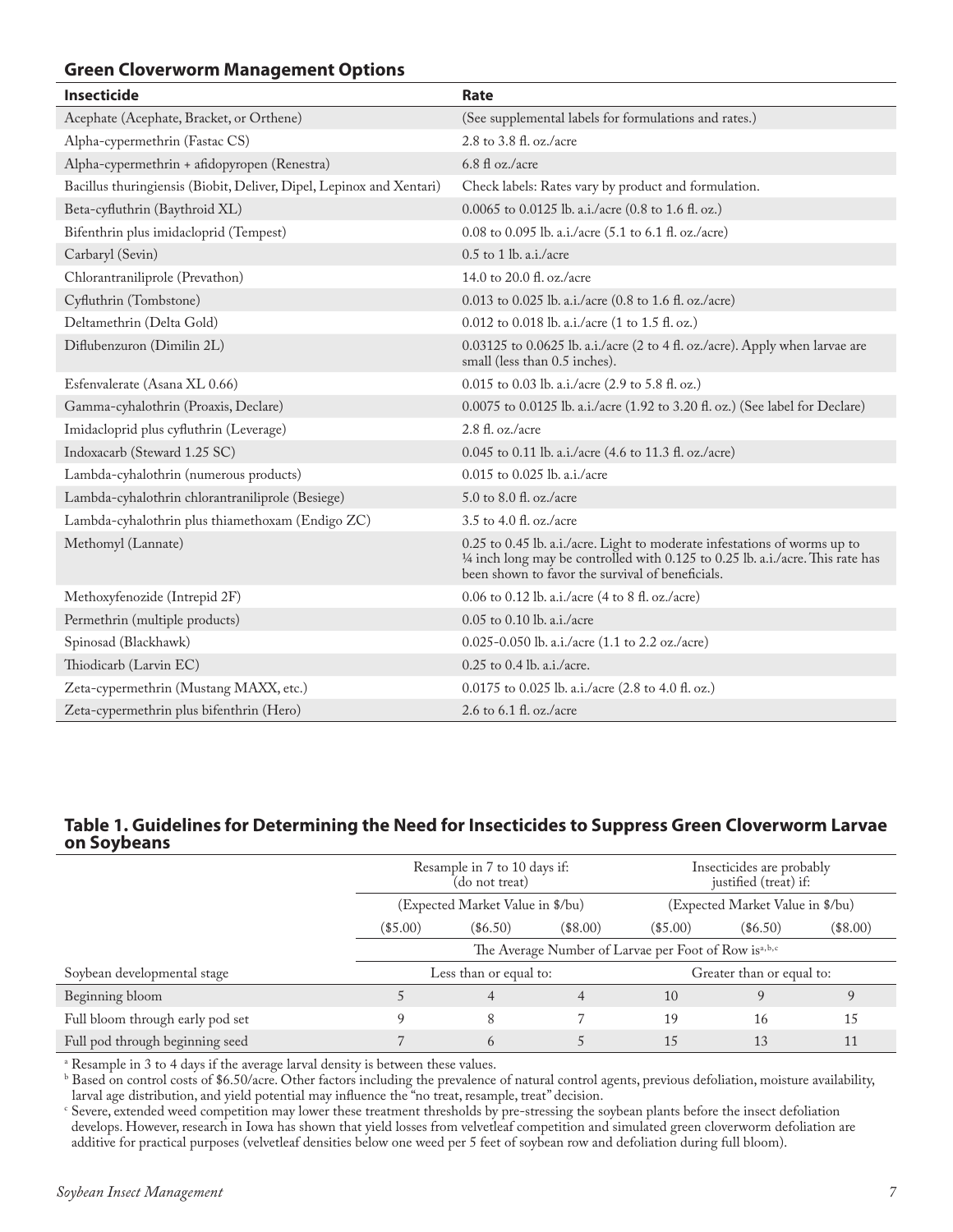vigorously when disturbed. Smaller stages may drop from the leaf when disturbed and hang from a silken thread. Larvae chew irregularly shaped holes in the leaves from July through September.

To determine if treatment is justified, sample a minimum of 10 locations in the field. Use a cloth and bend over one rowfoot of soybeans on either side, shaking insects onto the cloth. Then calculate the average number of larvae per row-foot. Refer to Table 1 on page 7 to find what response, if any, is necessary. Note that treatment thresholds vary with stage of soybean development, density of larval population, control costs, expected soybean market value, and presence of white fungal-infected larvae. This is an easy insect to kill, with most insecticides listing green cloverworm on the label.

#### **Saltmarsh Caterpillar and other Woollybear Caterpillars**

Woollybears are hairy (woolly), yellowish or brown caterpillars up to 2 inches in length. Populations are often overestimated because the larvae and damage are striking. The smaller larvae often are observed feeding in groups on the underside of the leaves, which quickly become skeletonized and die. The larger, showy larvae tend to feed exposed on the upper leaf surfaces.

#### **Thistle Caterpillar**

Soybean leaves may be webbed together by this hairy caterpillar (also known as the painted lady caterpillar). Larvae are covered by branched black spines or hairs over much of the body. Treat if 10 or more caterpillars are found per foot of row, or where defoliation becomes severe (greater than 25 to 35 percent) during pod

set. Thistle caterpillar populations were relatively high in 2017, 2018, and 2019, thus many fields were treated but were much less problematic in 2020.

#### **Webworms**

The garden webworm, a common webworm, is slender and green with three dark spots arranged in a triangle on the sides of each body segment. Each spot supports at least one hair. Larvae skeletonize the foliage in the protected, webbed area. If disturbed, larvae move backward rapidly. Peak damage occurs July through August with multiple generations possible.

# **Label Terminology**

The preharvest interval (PHI) refers to the time that must elapse between application and harvest. The interval

#### **Saltmarsh Caterpillar and other Woollybear Caterpillar Management Options**

| <b>Insecticide</b>                               | Rate                                                                          |
|--------------------------------------------------|-------------------------------------------------------------------------------|
| Alpha-cypermethrin (Fastac CS)                   | 1.3 to 3.8 fl. oz./acre                                                       |
| Alpha-cypermethrin + afidopyropen (Renestra)     | $6.8 \text{ fl. oz.}/\text{acre}$                                             |
| Beta-cyfluthrin (Baythroid XL)                   | $0.0125$ to 0.022 lb. a.i./acre (1.6 to 2.8 fl. oz.)                          |
| Bifenthrin plus imidacloprid (Tempest)           | 0.08 to 0.095 lb. a.i./acre (5.1 to 6.1 fl. oz./acre)                         |
| Carbaryl (Sevin)                                 | 1.5 to 2 lb. a.i./acre                                                        |
| Chlorantraniliprole (Prevathon)                  | 14.0 to 20.0 fl. oz./acre                                                     |
| Cyfluthrin (Tombstone)                           | 0.025 to 0.044 lb. a.i./acre (1.6 to 2.8 fl. oz./acre)                        |
| Deltamethrin (Delta Gold)                        | 0.018 to 0.022 lb. a.i./acre (1.5 to 1.9 fl. oz.)                             |
| Esfenvalerate (Asana XL 0.66)                    | 0.015 to 0.03 lb. a.i./acre (2.9 to 5.8 fl. oz.)                              |
| Gamma-cyhalothrin (Proaxis, Declare)             | 0.0075 to 0.0125 lb. a.i./acre (1.92 to 3.20 fl. oz.) (See label for Declare) |
| Imidacloprid plus cyfluthrin (Leverage)          | 2.8 fl. oz./acre                                                              |
| Lambda-cyhalothrin (numerous products)           | $0.015$ to $0.025$ lb. a.i./acre                                              |
| Lambda-cyhalothrin chlorantraniliprole (Besiege) | 5.0 to 8.0 fl. oz./acre                                                       |
| Lambda-cyhalothrin plus thiamethoxam (Endigo ZC) | $3.5$ to $4.0$ fl. oz./acre                                                   |
| Methoxyfenozide (Intrepid 2F)                    | 0.06 to 0.12 lb. a.i./acre (4 to 8 fl. oz./acre)                              |
| Permethrin (multiple products)                   | 0.05 to 0.10 lb. a.i./acre                                                    |
| Spinosad (Blackhawk)                             | 0.038-0.050 lb. a.i./acre (1.7 to 2.2 oz./acre)                               |
| Thiodicarb (Larvin EC)                           | $0.25$ to $0.4$ lb. a.i./acre                                                 |
| Zeta-cypermethrin (Mustang MAXX, etc.)           | 0.0175 to 0.025 lb. a.i./acre (2.8 to 4.0 fl. oz.)                            |
| Zeta-cypermethrin plus bifenthrin (Hero)         | 4.0 to 10.3 fl. oz./acre                                                      |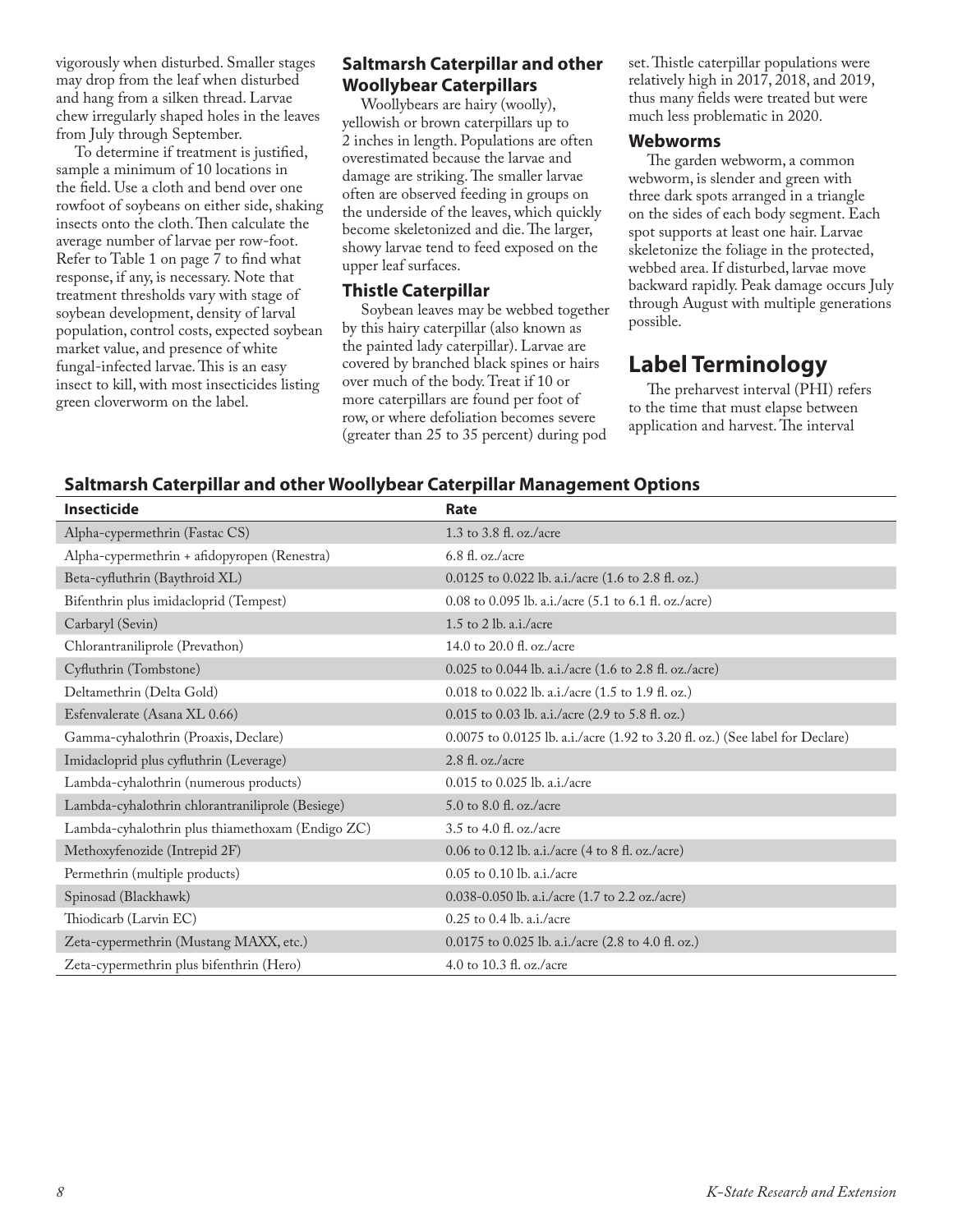usually is different for forage use than it is for grain harvest, but when not specified, the preharvest interval usually is the same regardless of use of the treated product. The waiting interval does not signify how long an insecticide provides control following application. The restricted entry interval (REI) specifies the time that must elapse before people can safely return to work in treated fields without the use of protective clothing and/or equipment.

A number of insecticides are classified as restricted use pesticides. All individuals must be certified by the Kansas Department of Agriculture before they can purchase or use restricted products. Some pesticide uses may be permitted by means of State of Kansas Special Local Needs (SLN) label. The law requires applicators

to possess this label before making an SLN application.

# **Endangered Species**

EPA's Endangered Species Protection Program (ESPP) helps promote the recovery of endangered species. If limitations on pesticide use are necessary to protect listed species in a certain geographic area, the information is relayed through Endangered Species Protection Bulletins. Pesticide labels may direct you to contact your local K-State Research and Extension office or you can obtain EPA bulletins directly at *[epa.gov/espp/bulletins.](http://www.epa.gov/espp/bulletins.htm) [htm](http://www.epa.gov/espp/bulletins.htm).*

# **Poison Control**

In case of emergency contact Mid-America Poison Control Center: Emergency Phone Number (800)-222-1222.

# **More Information**

This information is intended to help producers select management options for common soybean pests, but not every pest can be covered due to space limitations. Additional information can be found on our website at *[entomology.k-state.edu/exten](http://entomology.k-state.edu/extension/insect-information/crop-pests/soybeans/)[sion/insect-information/crop-pests/soybeans/](http://entomology.k-state.edu/extension/insect-information/crop-pests/soybeans/)*. This website contains color images of many of the pests mentioned in this document, which can be useful in helping to correctly identify pest problems.

#### **Thistle Caterpillar (Painted Lady) Management**

| <b>Insecticide</b>                               | Rate                                                                          |
|--------------------------------------------------|-------------------------------------------------------------------------------|
| Alpha-cypermethrin (Fastac CS)                   | 1.3 to 3.8 fl. oz./acre                                                       |
| Alpha-cypermethrin + afidopyropen (Renestra)     | $6.8 \text{ fl. oz.}/\text{acre}$                                             |
| Carbaryl (Sevin)                                 | 1.5 to 2 lb. a.i./acre                                                        |
| Gamma-cyhalothrin (Proaxis, Declare)             | 0.0075 to 0.0125 lb. a.i./acre (1.92 to 3.20 fl. oz.) (See label for Declare) |
| Lambda-cyhalothrin (numerous products)           | 0.015 to 0.025 lb. a.i./acre                                                  |
| Lambda-cyhalothrin chlorantraniliprole (Besiege) | 5.0 to 10.0 fl. oz./acre                                                      |
| Lambda-cyhalothrin plus thiamethoxam (Endigo ZC) | 3.5 to 4.0 fl. oz./acre                                                       |
| Permethrin (multiple products)                   | $0.05$ to 0.10 lb. a.i./acre                                                  |
| Zeta-cypermethrin (Mustang MAXX, etc.)           | $0.0175$ to 0.025 lb. a.i./acre (2.8 to 4.0 fl. oz.)                          |
| Zeta-cypermethrin plus bifenthrin (Hero)         | 2.6 to 6.1 fl. oz./acre                                                       |

#### **Garden Webworm Management Options**

| <b>Insecticide</b>                               | Rate                                                                            |
|--------------------------------------------------|---------------------------------------------------------------------------------|
| Alpha-cypermethrin (Fastac CS)                   | 2.8 to 3.8 fl. oz./acre                                                         |
| Beta-cyfluthrin (Baythroid XL)                   | 0.0125 to 0.022 lb. a.i./acre (1.6 to 2.8 fl. oz.)                              |
| Bifenthrin plus imidacloprid (Tempest)           | 0.08 to 0.095 lb. a.i./acre $(5.1 \text{ to } 6.1 \text{ fl. oz.}/\text{acre})$ |
| Carbaryl (Sevin)                                 | 1.0 to 1.5 lb. a.i./acre                                                        |
| Cyfluthrin (Tombstone)                           | 0.025 to 0.044 lb. a.i./acre (1.6 to 2.8 fl. oz.)                               |
| Deltamethrin (Delta Gold)                        | 0.018 to 0.022 lb. a.i./acre (1.5 to 1.9 fl. oz.)                               |
| Gamma-cyhalothrin (Proaxis, Declare)             | $0.0125$ to 0.015 lb. a.i./acre (3.2 to 3.84 fl. oz.) (See label for Declare)   |
| Lambda-cyhalothrin (numerous products)           | $0.025$ to $0.030$ lb. a.i./acre                                                |
| Lambda-cyhalothrin chlorantraniliprole (Besiege) | 8.0 to 10.0 fl. oz./acre                                                        |
| Lambda-cyhalothrin plus thiamethoxam (Endigo ZC) | 4.0 to 4.5 fl. oz./acre                                                         |
| Permethrin (multiple products)                   | $0.1$ to $0.2$ lb. a.i./acre                                                    |
| Zeta-cypermethrin (Mustang MAXX, etc.)           | $0.0175$ to $0.025$ lb. a.i./acre (2.8 to 4.0 fl. oz.)                          |
| Zeta-cypermethrin plus bifenthrin (Hero)         | 4.0 to 10.3 fl. oz./acre                                                        |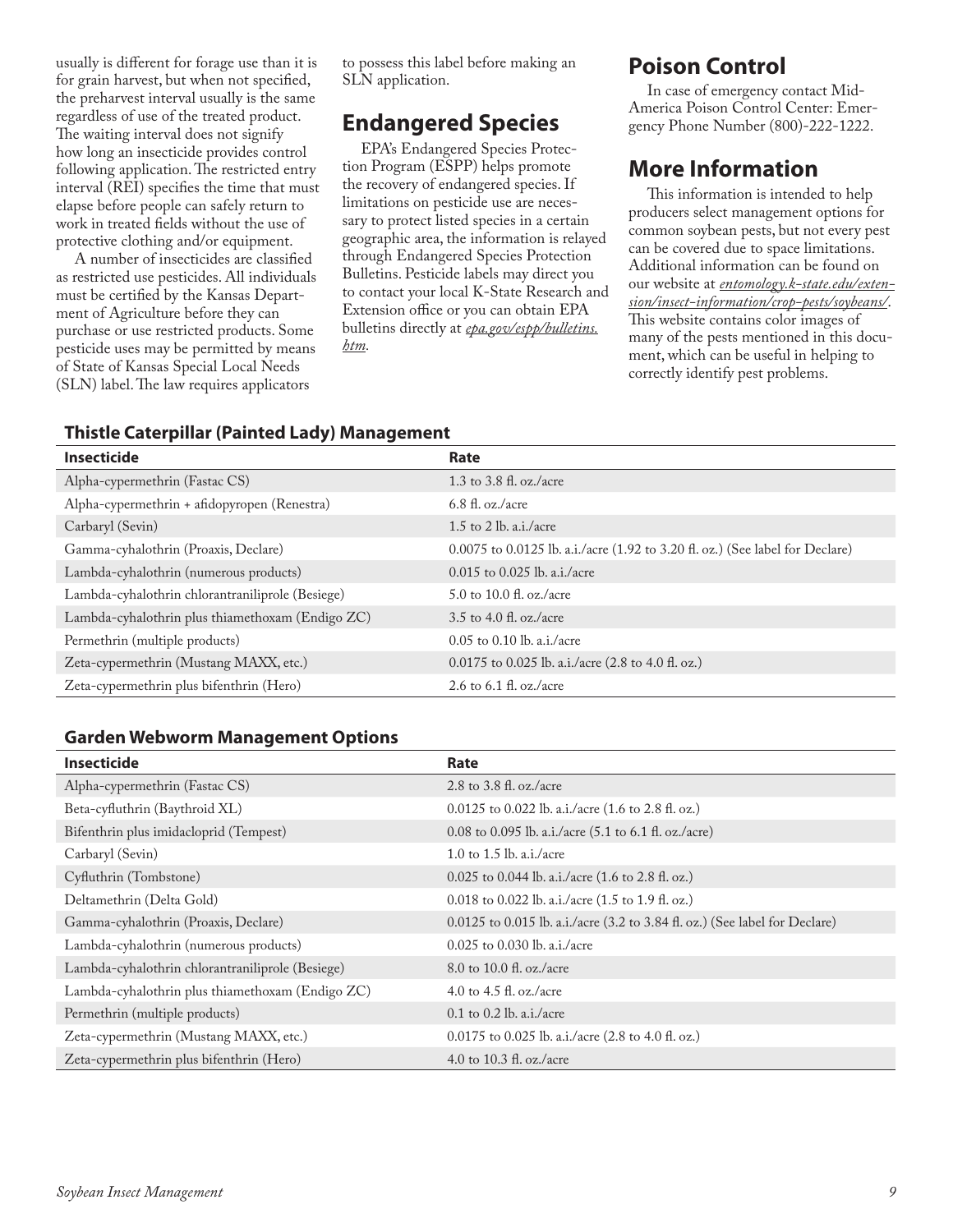#### **Insecticide Special Instructions** Abamectin (Agri-MeK SC) To avoid illegal residues, Agri-Mek SC must be mixed with a non-ionic activator type wetting, spreading and/or penetrating spray adjuvant. Do not use binder or sticker type adjuvants. Acephate (Selected formulations of Acephate, Bracket and Orthene) Acephate is labeled for treating non-crop areas for grasshoppers. Signal word on label: CAUTION. Do not graze or feed vegetation cut from treated areas. REI is 24 hours. In addition, Acephate 90SP, WSB & WSP, Bracket 90 WSP, Orthene 75S, 90S and 97 have supplemental federal labels that must be in possession of the user at the time of application for controlling grasshoppers, thrips, potato leafhoppers, stinkbugs, bean leaf beetles, green cloverworms and soybean aphids in soybeans. Refer to the supplemental label for specific instructions. Acetamiprid plus bifenthrin ( Justice) Do not make more than two applications per year. Do not graze or use cut forage or hay as an animal feed. PHI is 30 days. Afidopyropen (Sefina) Do not apply more than 6 fl. oz. (0.02 lb. a.i.) per acre per year. Do not make applications less than 7 days apart. PHI 7 days. Do not feed or graze soybean hay or forage. Alpha-cypermethrin\* (Fastac CS) Do not make applications less than 7 days apart. Do not graze or harvest treated soybeans for forage, straw, or hay for livestock feed. Do not apply more than 11.4 oz./acre per season. REI is 12 hours. PHI is 21 days. Alpha-cypermethrin + afidopyropen (Revestra) Do not make applications less than 7 days apart. Do not feed or graze soybean hay or forage. Do not apply more than 13.7 fl. oz. per calendar year. REI is 12 hours. PHI is 21 days. Bacillus thuringiensis (Biobit, Deliver, Dipel, Lepinox and Xentari) These are biologically based products that act as stomach poisons and are very effective against some caterpillars, causing death in 2 to 4 days. Signal word on label: CAUTION. Chemigation is usually allowed by label. Rates and application instructions of Bacillus thuringiensis products vary widely, so refer to labels for specific instructions. REI is 4 to 12 hours depending on formulation. No PHI. Beta-cyfluthrin\* (Baythroid XL) Warning. Extremely hazardous to fish and aquatic invertebrates – do not apply directly over water. Drift and runoff from treated areas may be hazardous to aquatic organisms. Beta-cyfluthrin is highly toxic to bees. Do not apply this product or allow it to drift to blooming crops or weeds on which bees are actively foraging. Minimum application is 2 gallons of water for aerial application and 10 gallons by ground. Chemigation and is allowed by label. Signal word on label: WARNING. REI is 12 hours. PHI is 21 days, however green forage can be fed 15 days after last application. Bifenthrin plus imidacloprid (Tempest) Do not make applications less than 30 days apart. Apply no more than 0.30 lb. a.i./acre of bifenthrin or 0.14 lb. a.i. of imidacloprid total per season. PHI is 18 days for beans and feeding green vines and 45 days for feeding dry vines. Carbaryl (Sevin) Do not apply or allow to drift to blooming crops or weeds if bees are visiting the treatment area. Extremely hazardous to aquatic invertebrates – do not apply directly over water. Most labels recommend the use of 25 to 40 gallons of water with ground equipment to ensure adequate coverage. Refer to specific product labels for information on chemigation. Signal word on label: CAUTION or WARNING, depending on formulation. REI is 12 hours. Do not apply within 14 days of grazing or harvest for forage, or within 21 days of harvest for seed. Chlorantraniliprole (Prevathon) Make no more than four applications per acre per crop; 3 days minimum between treatments. Do not apply more than 60 fl. oz. (0.21 lb. a.i.) of chlorantraniliprole-containing products per acre per year. REI is 4 hours. PHI is 1 day. Cyfluthrin (Tombstone) Maximum Tombstone allowed per 7-day interval: 2.8 fl. oz./acre. Maximum Tombstone allowed per crop season 11.2 fl. oz./acre. Has WARNING on the label due to environmental toxicity to fish and bees. Deltamethrin\* (Delta Gold) Extremely hazardous to fish and aquatic invertebrates. Do not apply directly over water or to areas where surface water is present. Drift and runoff may be hazardous to aquatic organisms in areas near application site. This pesticide is highly toxic to bees exposed to direct treatment. Do not apply this product or allow it to drift to blooming crops or weeds on which bees are actively foraging. Minimum gallonage is 2 gallons of water for aerial application and 5 gallons by ground, and should be increased under hot, dry environmental conditions. See label for chemigation directions. Signal words on label: DANGER–POISON. REI is 12 hours. Do not apply within 21 days of harvest. Do not allow livestock to graze treated forage, or feed treated hay to livestock. Diflubenzuron (Dimilin 2L) This insect growth regulator is labeled for treating non-crop areas for grasshopper nymphs before they move into cropland and is labeled on soybeans for controlling green cloverworm and grasshoppers. It is toxic to aquatic invertebrates. Signal word on label: CAUTION. REI is 12 hours. PHI is 21 days.

#### **Soybean Insecticide Use Instructions\*\***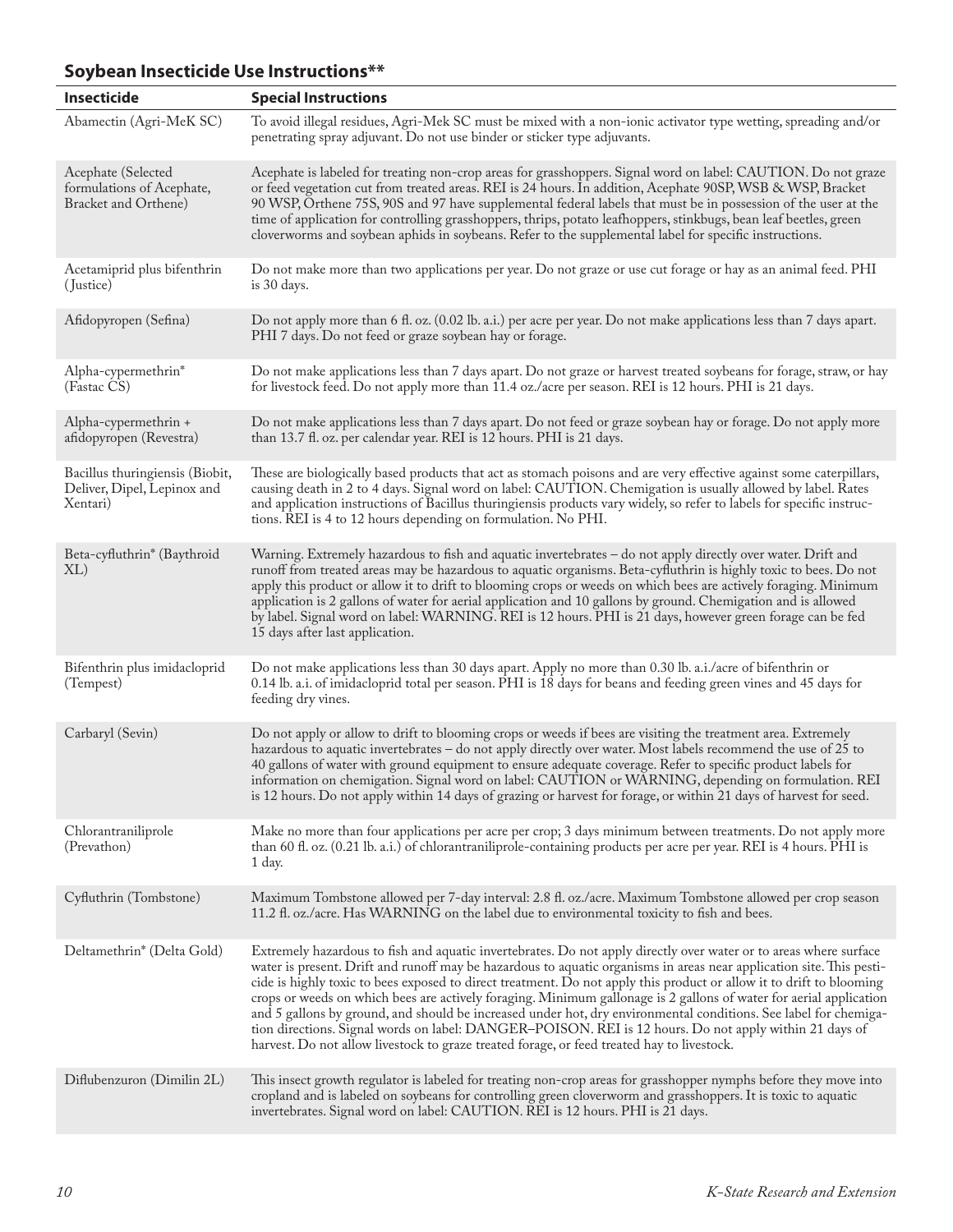# **Soybean Insecticide Use Instructions\*\***

| Dimethoate (Dimethoate or<br>Dimate)                             | Highly toxic to bees. Do not apply directly to water. Runoff may be hazardous to aquatic organisms. Can be<br>applied by ground or air. Refer to label for recommended gallonage. Chemigation allowed on some labels. Signal<br>word(s) on label: WARNING or DANGER-POISON, depending on formulation. REI is 48 hours. Do not feed<br>or graze within 5 days of last application. PHI is 21 days.                                                                                                                                                                                                                        |
|------------------------------------------------------------------|--------------------------------------------------------------------------------------------------------------------------------------------------------------------------------------------------------------------------------------------------------------------------------------------------------------------------------------------------------------------------------------------------------------------------------------------------------------------------------------------------------------------------------------------------------------------------------------------------------------------------|
| Esfenvalerate*<br>$(A$ sana XL $0.66)$                           | See label for chemigation instructions. Do not exceed 0.2 lb. a.i./acre per season. Signal word on label: WARN-<br>ING. REI is 12 hours. PHI is 21 days. Do not feed or graze treated plant parts.                                                                                                                                                                                                                                                                                                                                                                                                                       |
| Flupyradifurone<br>(Sivanto Prime)                               | Use a minimum application volume of 10 gal./acre by ground or 2 gal./acre by air. Minimal interval between ap-<br>plications is 10 days. Do not apply more than 0.365 lb. flupyradifurone per acre per calendar year. PHI is 21 days<br>for dry soybean seed.                                                                                                                                                                                                                                                                                                                                                            |
| Gamma-cyhalothrin*<br>(Proaxis, Declare)                         | Apply in a minimum of 2 gallons of water per acre by air. Do not apply more than 0.03 lb. a.i. (0.48 pint) per acre<br>per season. Do not apply this product or allow it to drift to blooming crops or weeds if bees are visiting the treat-<br>ment area. Do not graze or harvest treated soybean forage, straw, or hay for livestock feed. Signal word on label:<br>CAUTION. REI is 24 hours and PHI is 30 days.                                                                                                                                                                                                       |
| Imidacloprid (Numerous<br>products)                              | Imidacloprid systemic seed treatment that has efficacy against seed corn maggots, early season soybean aphids<br>and early season bean leaf beetles. Signal word on label: CAUTION.                                                                                                                                                                                                                                                                                                                                                                                                                                      |
| Imidacloprid (Alias 4F,<br>Sherpa)                               | A formulation of imidacloprid that allows foliar application to soybeans. Signal word on label: CAUTION.<br>Check labels.                                                                                                                                                                                                                                                                                                                                                                                                                                                                                                |
| Imidacloprid plus cyfluthrin*<br>(Leverage)                      | May be applied through properly calibrated ground, aerial or chemigation application equipment. Maximum<br>amount allowed per crop season is 9.0 fl. oz./acre. Minimal interval between applications is 7 days. Signal word<br>on label: WARNING. REI 12 hours. PHI is 21 days.                                                                                                                                                                                                                                                                                                                                          |
| Indoxacarb (Seward 1.25 SC)                                      | Toxic to mammals, birds, fish and aquatic invertebrates. Highly toxic to bees exposed to direct treatment. Steward<br>EC helps conserve certain beneficial arthropods, including parasitic wasps, pirate bugs predatory mites and oth-<br>ers. Labeled for ground and aerial application and chemigation. Seward applications should target eggs and small<br>instar larvae. Signal word on label: CAUTION. REI is 12 hours. PHI is 21 days.                                                                                                                                                                             |
| Lambda-cyhalothrin*<br>(Numerous products)                       | Use a minimum of 2 gallons of water per acre by air. See label for chemigation instructions. Do not graze live-<br>stock in treated areas or harvest for fodder, silage or hay. Do not apply more than (0.48 pt.) 0.06 lb. a.i./acre per<br>season. Signal word on label: WARNING. REI is 24 hours. PHI is 45 days.                                                                                                                                                                                                                                                                                                      |
| Lambda-cyhalothrin chloran-<br>traniliprole (Besiege)            | Maximum interval between applications is 5 days. Do not graze or harvest treated soybean forage, straw, or hay<br>for livestock feed. PHI is 30 days.                                                                                                                                                                                                                                                                                                                                                                                                                                                                    |
| Lambda-cyhalothrin plus<br>thiamethoxam <sup>*</sup> (Endigo ZC) | Combination of a pyrethroid and a neonicotinoid insecticide. Extremely toxic to fish and aquatic organisms. Do<br>not use less than 10 GPA for ground applications or 2 GPA for aerial applications. Can be chemigated; refer to<br>label for more information. Signal word on label: WARNING. REI is 24 hours. PHI is 30 days. Do not exceed<br>9 fl. oz./acre per season. Allow 7 days between applications. Do not graze or harvest treated forage for forage<br>straw or hay for livestock feed. Do not apply this product within 45 days of planting if soybean seeds were treated<br>with a neonicotinoid product. |
| Methomyl <sup>*</sup> (Lannate)                                  | Toxic to fish and wildlife. Drift and runoff from treated areas may be hazardous to aquatic organisms. Highly<br>toxic to bees. Do not apply or allow to drift to blooming crops or weeds if bees are visiting the treatment area. Do<br>not apply through any type of irrigation system. Do not apply more than 1.35 lb. a.i./acre per crop. Signal words<br>on label: DANGER–POISON. REI is 48 hours. PHI is 14 days. If under 0.225 lb. a.i./acre, forage can be used in<br>3 days and hay in 7 days. If more than 0.225 lb. a.i./acre, forage can be used in 10 days and hay in 12 days.                             |
| Methoxyfenozide<br>(Intrepid 2F)                                 | Use on soybeans is based on supplemental labeling that must be in possession of the user at time of use. Product<br>must be ingested by larvae to be effective. Do not apply by ground within 25 feet, or by air within 150 feet of<br>lakes, reservoirs, rivers, permanent streams, marshes, natural ponds or commercial fish farm ponds. Do not apply<br>this product through any type of irrigation system. Signal word on label: CAUTION. REI is 4 hours. Do not<br>apply within 7 days of harvest of hay and forage or within 14 days of harvest of seed.                                                           |
| Permethrin <sup>*</sup> (Arctic, Ambush<br>and Pounce)           | Use a minimum of 10 gallons of finished spray per acre by ground application or a minimum of 2 gallons if ap-<br>plied by air. Can be chemigated. Refer to label for more information. Do not exceed 0.4 lb. a.i./acre per season.<br>Signal word on label: CAUTION or WARNING, depending on formulation. REI is 12 hours. Do not graze<br>treated areas or harvest for forage or hay. PHI is 60 days.                                                                                                                                                                                                                   |